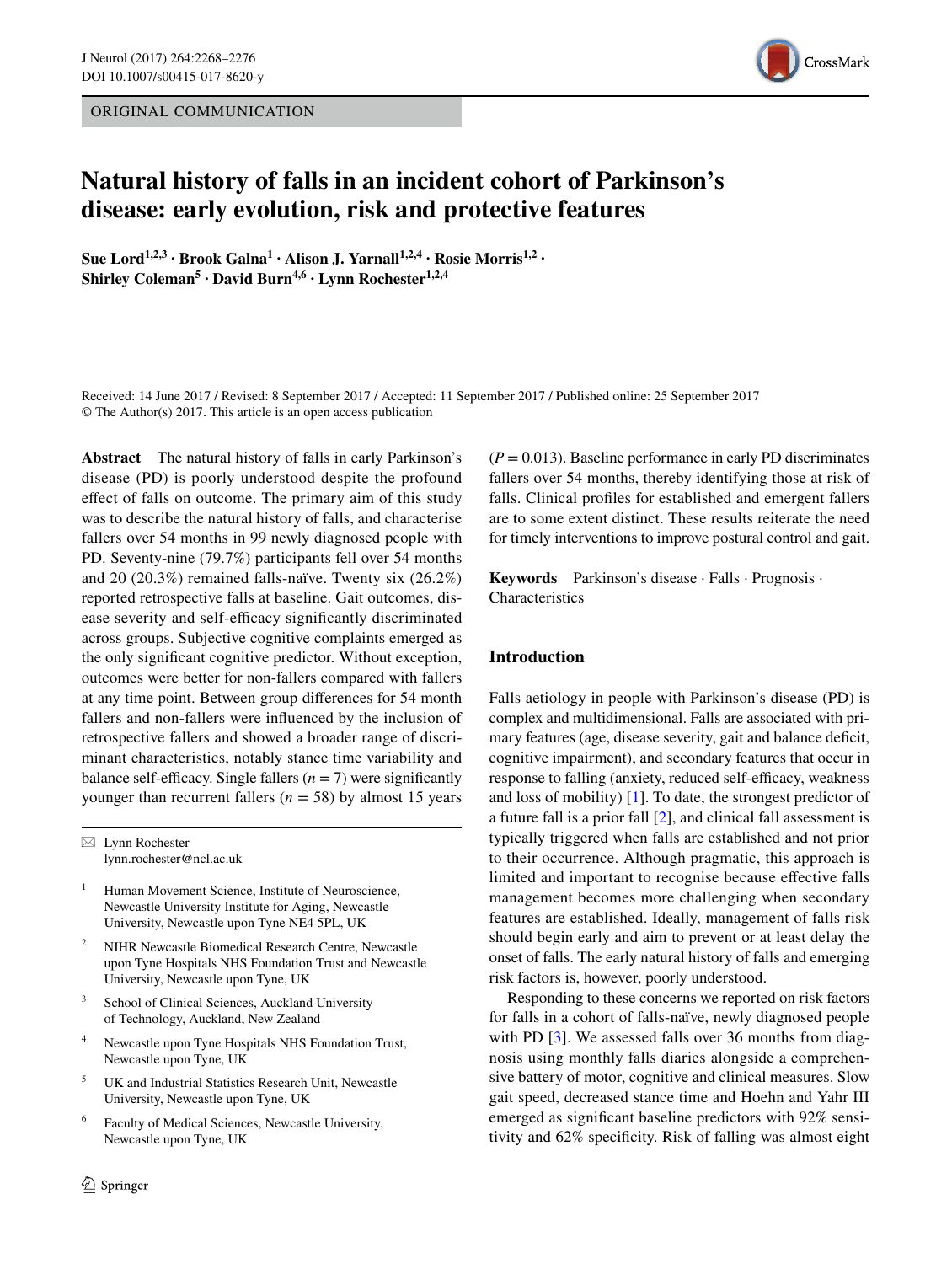times higher for people presenting with these characteristics. Cognition did not feature as a risk factor despite recent evidence supporting a clear role in falls prediction [[4–](#page-8-0)[6\]](#page-8-1) and in promoting efective falls intervention programmes [[7\]](#page-8-2) possibly because the level of cognitive impairment did not reach a threshold of efect.

We now extend these fndings by taking a more nuanced and detailed approach to the data. Previous research has identifed the need for personalised fall prevention strategies [[1](#page-7-0)], but until the drivers of falls (both primary and secondary features) are more fully understood this is difficult to achieve. Characteristics that identify falls risk may difer for established and new fallers, and also infuence fall frequency and the circumstances in which falls occur [[8,](#page-8-3) [9\]](#page-8-4). In this study, we document evolution of falls over 54 months from diagnosis in an incident cohort of PD. We examine baseline characteristics of emergent fallers and non-fallers over 54 months to identify features that precipitate and alternatively protect from falls. We identify baseline features that discriminate fallers from falls-naïve at 54 months from diagnosis; identify protective features in people who remain falls-naïve; explore baseline diferences in falls risk in single versus recurrent falls; and explore the impact of a previous fall on fall risk characteristics.

## **Methods**

#### **Participants**

The methodology has been described in full in the earlier publication and elsewhere [\[3](#page-7-2), [10](#page-8-5)[–12](#page-8-6)], and brief details only are given here. Participants were recruited into ICICLE-GAIT within 4 months of diagnosis. This is a collaborative study with ICICLE-PD, an incident cohort study (Incidence of Cognitive Impairment in Cohorts with Longitudinal Evaluation—Parkinson's disease) conducted between June 2009 and December 2011. Participants were optimally medicated and tested 'on' medication for clinical, gait and cognitive measures, which were defned as 1 h after medication. All testing took place at the Clinical Ageing Research Unit, Newcastle University. The study was approved by the Newcastle and North Tyneside Research Ethics Committee and all participants gave informed consent.

### *Clinical assessment*

Disease severity was measured using the movement disorder society (MDS)-revised unifed Parkinson's disease rating scale (UPDRS) and Hoehn and Yahr (H&Y) stage [\[13](#page-8-7)]. PIGD scores and motor phenotype were determined according to the MDS-UPDRS revision  $[14]$  $[14]$ . Balance self-efficacy was measured using the activities balance self confdence

scale [\[15](#page-8-9)], fatigue with the multidimensional fatigue inventory [\[16](#page-8-10)] and depression with the geriatric depression scale (GDS) [\[17\]](#page-8-11). The presence or absence of freezing of gait (FoG) was calculated from the new FOG score [[18](#page-8-12)] Levodopa equivalent daily dose (LEDD) scores were calculated for each patient [\[19](#page-8-13)]. Systolic and diastolic blood pressures were recorded in the supine position after 10 min rest and then 3 min after standing. Orthostatic hypotension was defned as a 20 mmHg fall in systolic BP and/or a 10 mmHg in diastolic BP [\[20](#page-8-14)].

#### *Gait assessment and outcomes*

Gait was assessed using a 7 m long  $\times$  0.6 m wide instrumented walkway (Platinum model Gaitrite, software version 4.5, CIR systems, United States of America). Participants were instructed to walk at their comfortable walking pace for 2 min around a 25 m oval circuit under single and dual task conditions. We measured 16 independent gait characteristics that conform to a model of gait that has been validated in PD and comprises fve independent domains (pace, variability, rhythm, asymmetry and postural control) [\[21](#page-8-15)].

#### *Cognitive assessment and outcomes*

Cognitive tests have been described in full elsewhere, as noted above. Briefy, global cognition was measured with the Montreal Cognitive Assessment (MoCA) [\[22](#page-8-16)]. Attention was assessed with the cognitive drug research (CDR) battery [[23\]](#page-8-17) and tests from the CANTAB battery measured visual memory and executive function [\[24](#page-8-18)]. Visuospatial function was assessed with the frst item of the MoCA which included clock drawing, cube copying and a short version of the Trail Making Test B. Two items from the Parkinson's disease nonmotor-symptoms questionnaire [\[25](#page-8-19)] were used to record subjective cognitive complaint: participants were asked whether in the last month they had experienced problems remembering things that have happened recently or forgetting to do things (item 12) and difficulty in concentrating or staying focused (item 15).

#### *Falls diaries*

A fall was defned as 'unintentionally coming to rest on the ground or other lower surface without being exposed to overwhelming external force or a major internal event' [\[26](#page-8-20)] and falls were recorded prospectively using PROFANE recommendations. Falls diaries were sent out on a monthly basis with a pre-paid return envelope in which participants were asked to record if they had fallen in the past month. If so, they were prompted to provide the date and time of each fall as well as location, preceding activity, perceived cause, position in which they landed on the foor and mode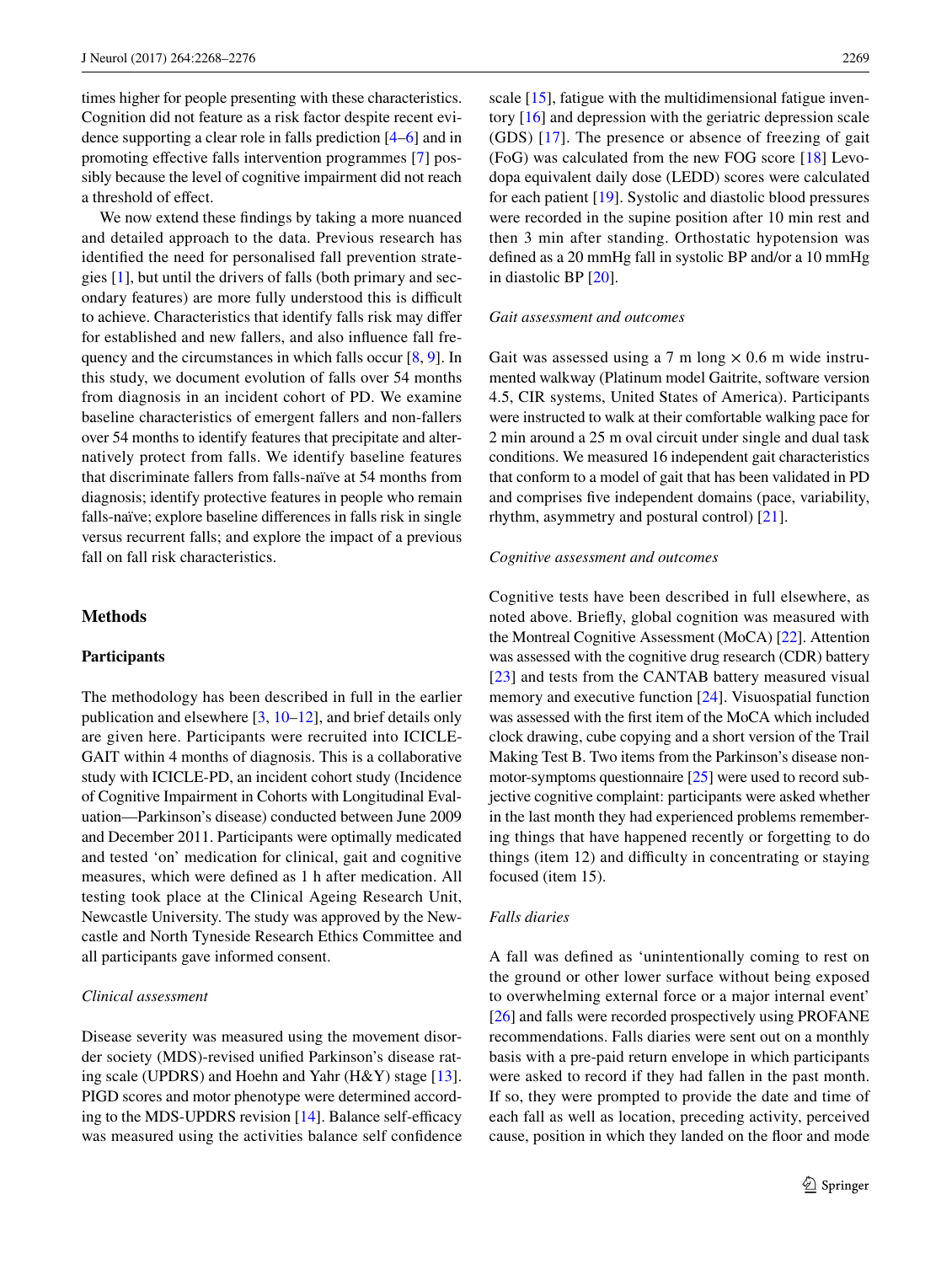of recovery. All falls reported in the diaries were followed up with a telephone call from a senior research physiotherapist (DM, HH) to verify information and rectify any missing data. Reasons for non-returned diaries were ascertained by follow-up telephone calls, and participants were encouraged to continue if appropriate. If diaries for single fallers were incomplete, their data could not be used to establish frequency because their status was unclear. Those who identifed as retrospective fallers were reported as a 'single faller' at baseline. We classifed falls using the falls-related activities classifcation [[8](#page-8-3), [9\]](#page-8-4) to discern the type of fall experienced by single fallers.

## **Data analysis**

Falls occur along a continuous timeline, but for the purposes of this study we annotated falls at discrete and evenly spaced intervals that corresponded with follow-up assessments. Data from monthly diaries were inspected and a fve-point ordinal scale was used to reflect falls status:  $0 =$  falls-naïve at 54 months;  $1 =$  retrospective faller (self-reported faller at study entry);  $2 = new$  faller between baseline and 18 months;  $3$  = new faller between 18 and 36 months;  $4$  = new faller between 36 and 54 months. We frst described baseline characteristics for each group and examined between group differences. We then selected outcomes to represent the broad scope of characteristics described in Table [1](#page-3-0) and conducted two analyses. The frst compared fallers versus non-fallers at 54 months with inclusion and then exclusion of baseline fallers; and the second compared single versus recurrent fallers. For the latter analysis, fall frequency was determined by inspection of falls diaries and only participants with completed diaries over 54 months were included. Finally, we analysed proportion of fallers at discrete intervals over 54 months for four outcomes which were shown to be signifcantly diferent between groups: Hoehn and Yahr staging, subjective cognitive complaint, and gait speed and gait variability. These four outcomes were dichotomised around median scores for the total cohort  $(n = 99)$ . Because of nonnormal distribution of data and small sample size, we used non-parametric tests to describe and examine between group diferences for all analyses. Given the exploratory nature of the analysis we accepted an alpha level of  $P < 0.05$ .

## **Results**

One hundred and twenty-one people with incident PD were recruited into ICICLE-GAIT. Two participants were re-diagnosed and two did not participate in the falls study, leaving a total of 117 participants. Eighteen participants whose falls status was unknown withdrew from the falls study over the 54 months, with data available for 99 participants. Of these, 26 (26.2%) reported at least one fall in the past year (retrospective faller). From baseline to 18 months 30 (30.3%) prospective fallers were recorded, from 18 to 36 months 17 new fallers (17.1%), and from 36 to 54 months 6 (6.0%) new fallers. By 54 months 79 (79.7%) of the total cohort had fallen and 20 (20.3%) were still falls-naive. Prospective data for fall frequency were available for 65 participants with complete diaries to 54 months. Seven participants (10.7%) were single fallers, and 58 (89.3%) recurrent. Participants who fell did not revert to non-fallers.

Table [1](#page-3-0) describes characteristics of fallers and non-fallers and between group diferences. Descriptive data shows that outcomes were almost universally better for the 20 non-fallers compared with fallers at any time point. Over 54 months, disease severity, gait, and outcomes that broadly represent self-efficacy (including subjective cognitive complaint) were the strongest discriminative features for new fallers at each time point. However, the spread of H&Y scores suggests some inconsistencies. For example, fallers at 36 months who presented as H&Y III comprised only 1 of a total of 17 (5.6%). A similar discrepancy occurred in retrospective fallers, with only 6 of the 26 (23%) classifed as H&Y II. Although the proportion of new fallers increased rapidly from baseline to 18 months especially for those with H&YIII, around a third of H&Y I had also fallen by this stage. Median PIGD score was 0.60 for fallers at baseline through to 36 months, lowering to 0.40 for fallers at 54 months and for non-fallers. Features of gait from pace and variability domains discriminated across groups, with non-fallers presenting with the fastest gait. Freezing of gait was most evident in retrospective fallers. Subjective cognitive complaint was the only cognitive variable to signifcantly discriminate across groups with 92% of baseline fallers reporting subjective complaint, gradually lowering to 40% for 54 month fallers. The infuence of retrospective fallers on falls status at 54 months is illustrated in Table [2,](#page-5-0) which shows stronger between group (fallers versus nonfallers) discrimination for a broader range of outcomes when retrospective fallers are included in analysis. Diferences in single leg time, step velocity and PIGD are the only variables retained as signifcant when retrospective fallers are excluded from analysis. Table [3](#page-5-1) shows selected baseline characteristics for seven participants who comprised the single faller cohort, who were compared with recurrent fallers  $(n = 58)$  at 54 months. Single fallers were significantly younger by 15 years, and presented with higher MoCA visuospatial scores which trended towards significance  $(P = 0.05)$ . When single falls were classified according to pre-fall event [\[9](#page-8-4)] three falls occurred during advanced activity (one whilst hiking and two whilst walking outdoors); three during combined movement (stair descent); and one during postural transition (rising from sitting to stand).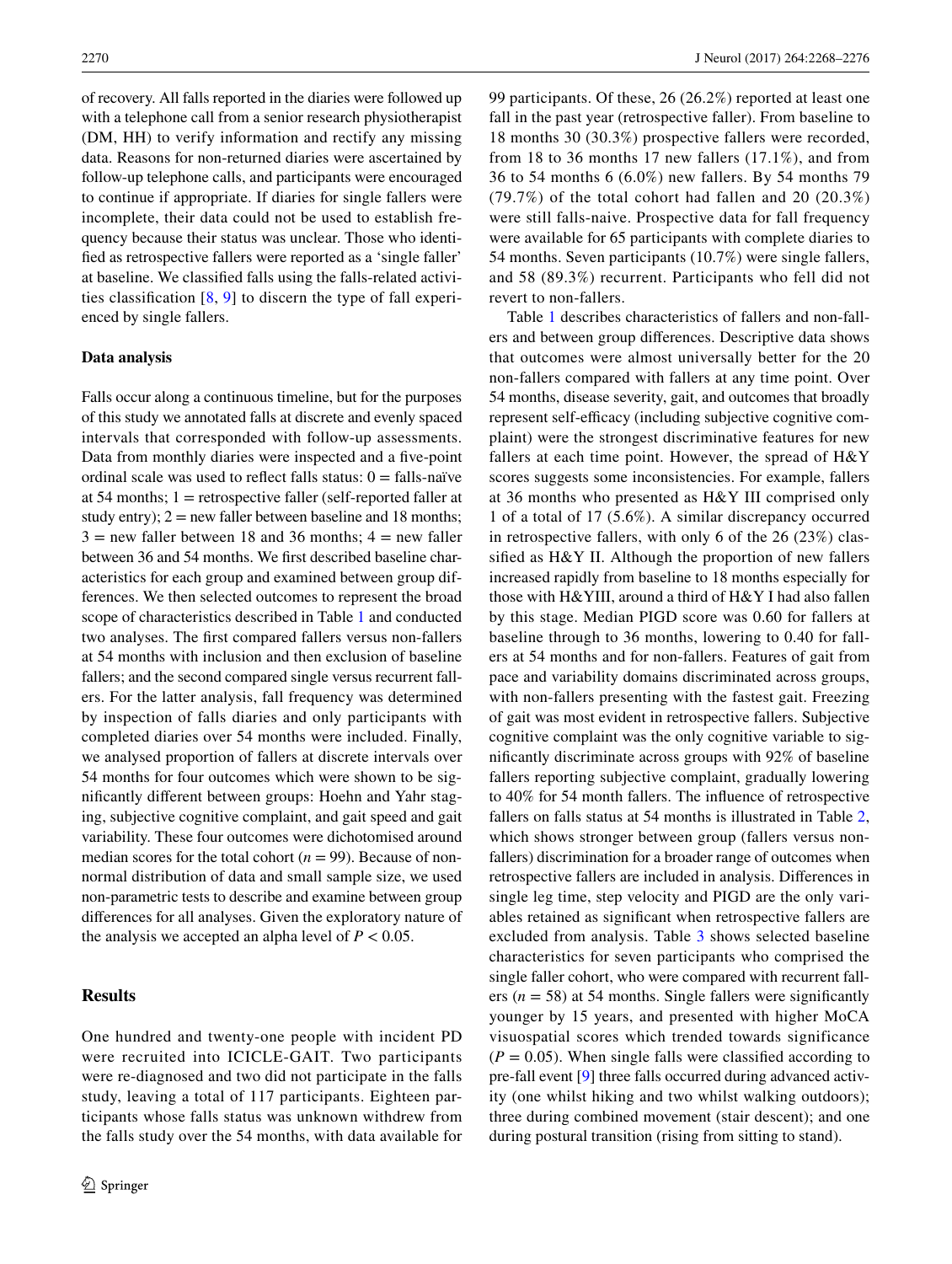<span id="page-3-0"></span>

|  |  |  |  | Table 1 Baseline demographic and clinical characteristics of retrospective fallers and new fallers at 18 month intervals over 54 months |
|--|--|--|--|-----------------------------------------------------------------------------------------------------------------------------------------|
|--|--|--|--|-----------------------------------------------------------------------------------------------------------------------------------------|

|                                                            | Retrospective (base-<br>line) fallers | Prospective fallers         |                              |                               | Non-fallers         | $\boldsymbol{P}$ |
|------------------------------------------------------------|---------------------------------------|-----------------------------|------------------------------|-------------------------------|---------------------|------------------|
|                                                            | $(n = 26)$                            | $18 \text{ m} (n = 30)$     | $36 \text{ m} (n = 17)$      | 54 m $(n = 6)$                | $(n = 20)$          |                  |
| Age (years)                                                | 66.9 (13.2)                           | 71.9(13.0)                  | 70.2(15.9)                   | 70.9(11.8)                    | 67.6(16.9)          | 0.863            |
| <b>BMI</b>                                                 | 25.5(6.4)                             | 26.3(6.1)                   | 25.5(7.2)                    | 26.1(5.4)                     | 26.8(5.6)           | 0.935            |
| Male, $n$ $(\%)$                                           | 13(50)                                | 23(76.6)                    | 9(52.9)                      | 5(83.3)                       | 16(80)              | 0.078            |
| Levodopa prescribed, 13 (50)<br>$n(\%)$                    |                                       | 7(23.3)                     | 5(29.4)                      | 1(16.6)                       | 6(30)               | 0.216            |
| LEDD (mg day <sup>-1</sup> )                               | 180.0 (285.0)                         | 100.0(57.5)                 | 137.5 (200.0)                | 100.0(255.5)                  | 135.0(165.0)        | 0.174            |
| Dopamine agonist,<br>$n(\%)$                               | 9(34.6)                               | 9(30)                       | 7(41.1)                      | 1(16.6)                       | 8(40)               | 0.660            |
| Disease severity                                           |                                       |                             |                              |                               |                     |                  |
| H&Y score, $n$ $(\%)$<br>I, II, III                        | $2(7.6)$ , 18 (69.2), 6<br>(23.0)     | 6(20), 12(60), 12<br>(60)   | 6(35.2), 10(58.8),<br>1(5.8) | 0(0), 6(100), 0(0)            | 8(40), 11(55), 1(5) | 0.002            |
| Motor phenotype,<br>$n$ (%) (PIGD, ID,<br>TD)              | 14 (53.8), 3 (11.5), 9<br>(34.6)      | 17(56.6), 4(13.3),<br>9(30) | 9(52.9), 1(5.8), 7<br>(41.1) | 1(16.6), 1(16.6), 4<br>(66.6) | 6(30), 1(5), 13(65) | 0.015            |
| $PIGD$ score $(0-4)$                                       | 0.60(0.8)                             | 0.60(0.4)                   | 0.60(0.5)                    | 0.40(0.4)                     | 0.40(0.4)           | 0.022            |
| Tremor score $(0-4)$                                       | 0.75(0.50)                            | 0.55(0.55)                  | 0.64(0.60)                   | 0.77(0.53)                    | 0.72(0.53)          | 0.233            |
| UPDRS II $(0-52)$                                          | 12.0(8)                               | 11.0(5)                     | 11.0(10)                     | 9.0(10)                       | 7.0(8)              | 0.144            |
| <b>UPDRS III (0-132)</b>                                   | 29.0(15.7)                            | 27.0(12.5)                  | 26.0(15.5)                   | 23.0(17.0)                    | 19.5(11.7)          | 0.058            |
| FOG, $n$ $(\%)$                                            | 5(19.2)                               | 1(3.3)                      | 1(5.8)                       | 0(0)                          | 2(10.0)             | 0.370            |
| NFOG score $(0-28; 0(0)$<br>higher worse)                  |                                       | 0(0)                        | 0(0)                         | 0(0)                          | 0(0)                | 0.726            |
| Orthostatic hypo-<br>tension, $n$ $(\%)$                   | 6(23.0)                               | 5(16.6)                     | 1(5.8)                       | 3(50.0)                       | 2(10.0)             | 0.493            |
| GDS $(0-15;$ higher<br>worse)                              | 3.0(3)                                | 3.0(3)                      | 2.0(2)                       | 2.0(3)                        | 2.0(1.0)            | 0.140            |
| ABC score $(0-100)$ ;<br>higher better)                    | 69.0(44.6)                            | 89.3 (26.3)                 | 93.5 (20.9)                  | 93.6(17.1)                    | 96.2 (18.9)         | ${<}0.001$       |
| Total fatigue<br>$(20-100;$ higher<br>worse)               | 64.0(17)                              | 49.0 (19)                   | 46.0(21)                     | 51.0(19)                      | 37.5(34)            | 0.000            |
| Cognitive outcomes                                         |                                       |                             |                              |                               |                     |                  |
| Years of education                                         | 12.0(6)                               | 11.5(4)                     | 11.0(8)                      | 13.0(4)                       | 11.5(6)             |                  |
| $MoCA(0-30)$                                               | 24.5(7.2)                             | 25.0(5.2)                   | 26.0(4.7)                    | 27.5(3.5)                     | 27.0(5.5)           | 0.232            |
| MoCA visuospatial<br>(Item 1) $(0-5)$                      | 4.0(2.0)                              | 4.0(2.0)                    | 5.0(1.7)                     | 5.0(0.25)                     | 5.0(1.0)            | 0.205            |
| Subjective cogni-<br>tive complaint,<br>$n\left(\%\right)$ | 24 (92.3)                             | 19(63.3)                    | 10(58.8)                     | 3(50.0)                       | 8(40)               | < 0.001          |
| PoA (mean SRT,<br>CRT, digit vigi-<br>lance)               | 1362 (260)                            | 1357 (156)                  | 1246(336)                    | 1360(300)                     | 1287(154)           | 0.227            |
| PRM (mean correct 2165 (1510)<br>latency)                  |                                       | 2072 (646)                  | 2180 (902)                   | 2023 (660)                    | 1987 (753)          | 0.604            |
| SRM (mean correct 2024 (1434)<br>latency)                  |                                       | 2128 (892)                  | 2335 (525)                   | 2089 (924)                    | 1971 (758)          | 0.965            |
| OTS (mean correct 22,145 (18,658)<br>latency)              |                                       | 22,452 (15,615)             | 20,500 (11,122)              | 12,802 (6144)                 | 19,039 (13,998)     | 0.338            |
| OTS (mean choices 1.2 (0.21)<br>correct)                   |                                       | 1.2(0.30)                   | 1.3(0.37)                    | 1.5(0.55)                     | 1.4(0.50)           | 0.328            |
| Motor outcomes                                             |                                       |                             |                              |                               |                     |                  |
| Single leg stance<br>(s) (higher better)                   | 6.7(20.5)                             | 9.9(19.8)                   | 5.3(15.6)                    | 18.5(11.2)                    | 13.2(23.4)          | 0.092            |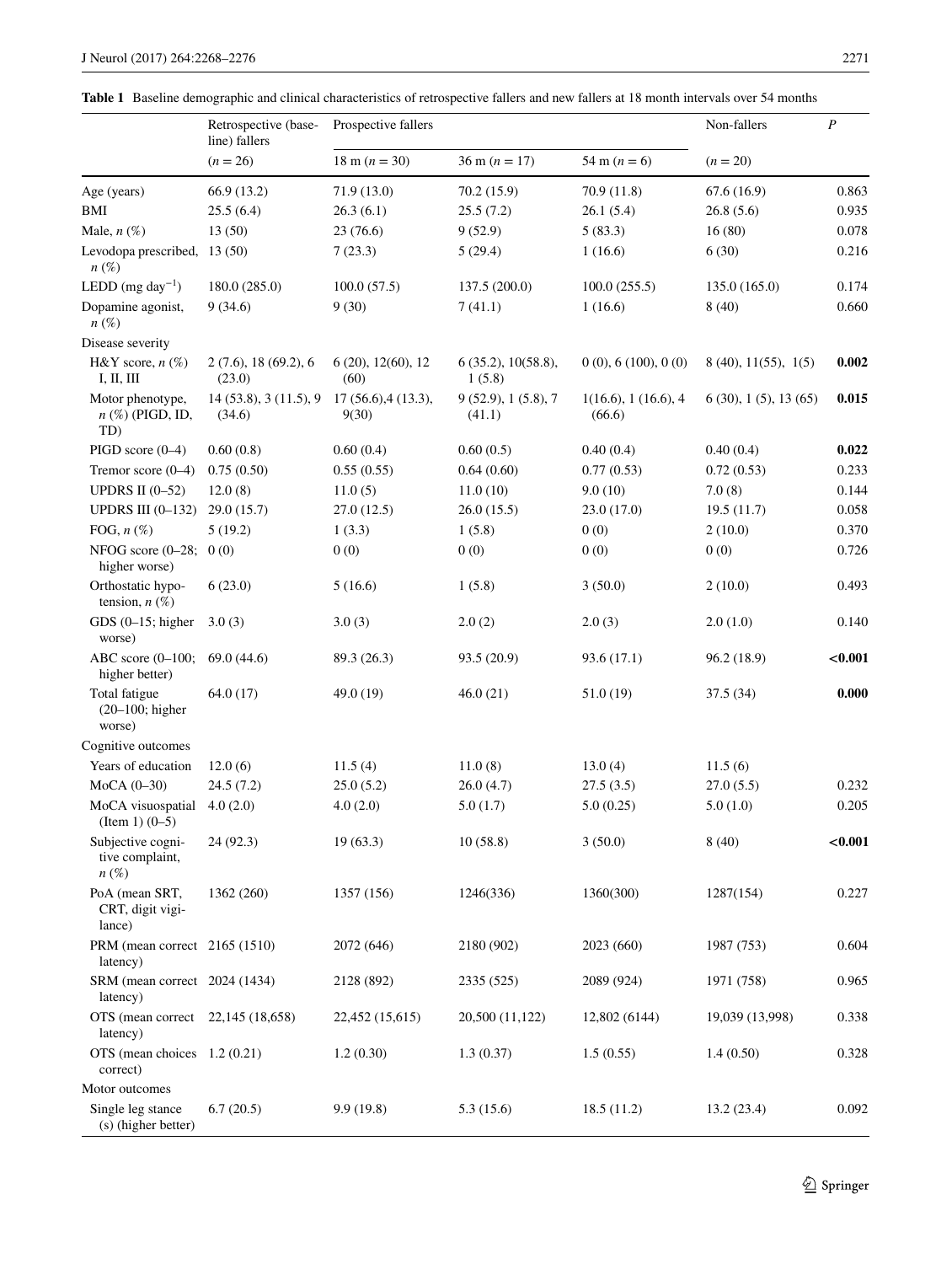|                                              | Retrospective (base-<br>line) fallers | Prospective fallers |                         |                | Non-fallers  | $\boldsymbol{P}$ |
|----------------------------------------------|---------------------------------------|---------------------|-------------------------|----------------|--------------|------------------|
|                                              | $(n = 26)$                            | 18 m $(n = 30)$     | $36 \text{ m} (n = 17)$ | 54 m $(n = 6)$ | $(n = 20)$   |                  |
| Timed chair stand<br>(s) (higher worse)      | 13.6(4.9)                             | 14.6(5.9)           | 12.4(4.7)               | 14.6(4.5)      | 13.3(5.4)    | 0.595            |
| Gait outcomes                                |                                       |                     |                         |                |              |                  |
| Pace domain                                  |                                       |                     |                         |                |              |                  |
| Step velocity<br>(m/s)                       | 1.05(0.27)                            | 1.03(0.24)          | 1.11(0.36)              | 1.12(0.24)     | 1.21(0.14)   | 0.021            |
| Step length (m)                              | 0.590(0.11)                           | 0.615(0.14)         | 0.621(0.12)             | 0.658(0.14)    | 0.657(0.10)  | 0.044            |
| Swing time vari-<br>ability (ms)             | 20.0(11.6)                            | 16.9 (8.70)         | 15.3(6.3)               | 15.4(2.6)      | 13.7(7.2)    |                  |
| Rhythm domain                                |                                       |                     |                         |                |              |                  |
| Mean step time<br>(ms)                       | 551.0 (63.8)                          | 579.6 (82.1)        | 533.5 (59.0)            | 569.5 (91.3)   | 537.5 (42.4) | 0.215            |
| Mean swing time<br>(ms)                      | 381.7 (32.3)                          | 391.4 (51.1)        | 399.6 (49.1)            | 395.1 (62.9)   | 383.0 (40.8) | 0.421            |
| Mean stance time<br>(ms)                     | 723.7 (98.5)                          | 749.1 (123.4)       | 695.7 (100.1)           | 752.0 (104.5)  | 699.9 (50.0) | 0.074            |
| Variability domain                           |                                       |                     |                         |                |              |                  |
| Step velocity<br>variability<br>$(m s^{-1})$ | 0.057(0.020)                          | 0.051(0.01)         | 0.047(0.01)             | 0.048(0.01)    | 0.048(0.01)  | 0.039            |
| Step length vari-<br>ability (m)             | 0.024(0.01)                           | 0.022(0.00)         | 0.018(0.00)             | 0.016(0.00)    | 0.020(0.01)  | 0.044            |
| Step time vari-<br>ability (ms)              | 22.2(11.5)                            | 19.0(8.4)           | 14.5(8.5)               | 15.8(2.2)      | 15.3(8.0)    | 0.016            |
| Stance time vari-<br>ability (ms)            | 26.1(16.9)                            | 23.3(8.7)           | 15.9(10.3)              | 16.6(4.2)      | 16.5(7.3)    | 0.002            |
| Asymmetry domain                             |                                       |                     |                         |                |              |                  |
| Swing time asym- $12.3(8.3)$<br>$metry$ (ms) |                                       | 11.8(21.8)          | 13.4(26.0)              | 19.0(12.0)     | 7.6(10.1)    | 0.082            |
| Step time asym-<br>metry (ms)                | 14.7(20.1)                            | 13.3(27.3)          | 19.8 (20.4)             | 20.0(8.0)      | 10.4(15.2)   | 0.460            |
| Stance time<br>asymmetry (ms)                | 12.6(9.9)                             | 11.1(20.4)          | 11.1(27.0)              | 16.7(9.7)      | 10.1 (7.80)  | 0.453            |
| Postural control domain                      |                                       |                     |                         |                |              |                  |
| Step length asym- $0.022(0.03)$<br>metry(m)  |                                       | 0.014(0.02)         | 0.020(0.04)             | 0.030(0.02)    | 0.019(0.02)  | 0.494            |
| Mean step width<br>(m)                       | 0.105(0.05)                           | 0.086(0.05)         | 0.086(0.03)             | 0.085(0.03)    | 0.080(0.04)  | 0.806            |
| Step width vari-<br>ability (m)              | 0.018(0.00)                           | .0.018(0.00)        | 0.019(0.00)             | .0.016(0.00)   | 0.017(0.00)  | 0.988            |

Signifcant values are indicated in bold

Data presented as the group median (IQR) unless otherwise stated

All comparisons using Kruskal–Wallis test apart from binary outcomes [Chi-square  $(\chi^2)$  test]

*LEDD* levodopa equivalent daily dose, *PIGD* postural instability and gait disorder subscale UPDDRS, *UPDRS III* united Parkinson's disease rating scale, *NFOG* new freezing of gait questionnaire, *ABCs* activities balance confdence-specifc scale, *GDS* geriatric depression scale, *MoCA* Montreal cognitive assessment, *MCR* motor cognitive risk, *PoA* power of attention, *PRM* pattern recognition memory, *SRM* spatial recognition memory, *OTS* one touch stocking of Cambridge

Figure [1](#page-6-0) shows proportion of non-fallers at each time point for four variables. Figure [1a](#page-6-0) shows an early, steep decline in proportion of non-fallers for H&Y III followed by a plateau ( $P = 0.004$ ; Chi-square test); Fig. [1b](#page-6-0) shows a similar line for participants with and without subjective cognitive complaint but a greater proportion of fallers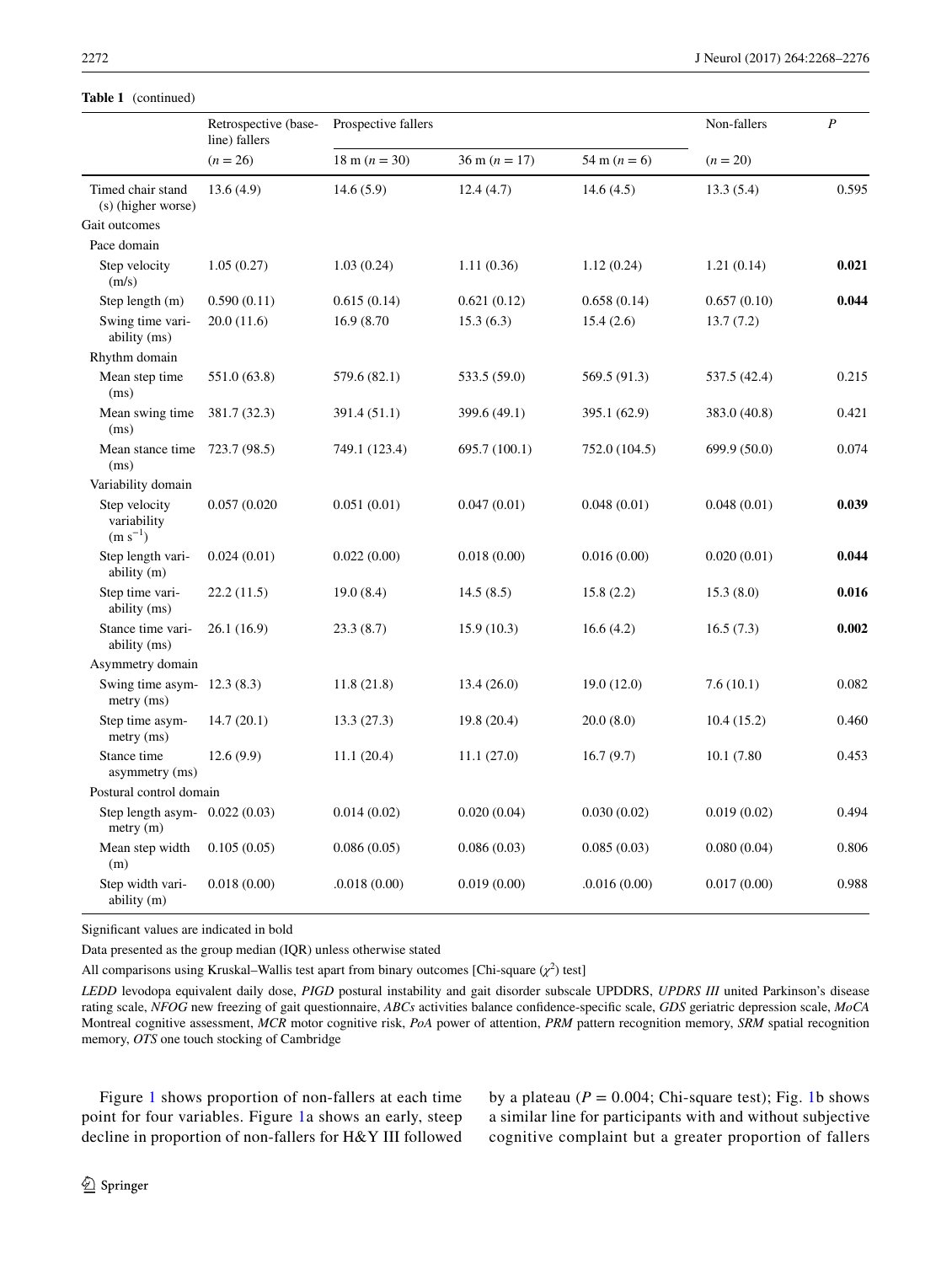|                               | 54-month falls cohort including retrospective<br>fallers |                          | $\boldsymbol{P}$ | 54-month falls cohort excluding retrospective<br>fallers |                            | $\overline{P}$ |
|-------------------------------|----------------------------------------------------------|--------------------------|------------------|----------------------------------------------------------|----------------------------|----------------|
|                               | Fallers $(n = 72)$                                       | Non-fallers $(n = 23)^a$ |                  | Fallers $(n = 53)$                                       | Non-fallers $(n = 20)$     |                |
| Age                           | 70.0 (12.8)                                              | 66.2 (17.2)              | 0.380            | 71.6 (12.0)                                              | 67.6(16.9)                 | 0.451          |
| BMI                           | 26.2(6.7)                                                | 26.2(5.0)                | 0.555            | 26.1(6.7)                                                | 26.8(5.6)                  | 0.951          |
| <b>UPDRS III</b>              | 26.5(12.5)                                               | 21.9(12.0)               | 0.043            | 26.0(13.5)                                               | 19.5(11.7)                 | 0.083          |
| PIGD                          | 0.60(0.6)                                                | 0.40(0.4)                | 0.005            | 0.60(0.5)                                                | 0.40(0.4)                  | 0.021          |
| H&Y stage I, II, III, $n$ (%) | 13 (18.0) 42<br>(58.4), 17(23.6)                         | 9(39.1) 13(56.5), 1(4.4) | 0.034            | 12(22.6), 28<br>(52.8), 13(24.6)                         | $8(40.0)$ 11(55.0), 1(5.0) | 0.106          |
| Single leg time               | 7.8(18.9)                                                | 15.3(23.5)               | 0.020            | 8.0(19.3)                                                | 13.2(23.4)                 | 0.036          |
| ABCs                          | 87.9 (27.3)                                              | 95.6 (11.2)              | 0.029            | 92.0(23.9)                                               | 96.2 (18.9)                | 0.202          |
| MoCA total                    | 26.0(4.0)                                                | 27.0(6.0)                | 0.140            | 26.0(4.7)                                                | 27.0(5.5)                  | 0.379          |
| MoCA visuospatial             | 5(2.0)                                                   | 5(1.0)                   | 0.388            | 5.0(2.0)                                                 | 5(1.0)                     | 0.877          |
| PoA                           | 1346 (204)                                               | 1282 (187)               | 0.075            | 1348 (189)                                               | 1287 (154)                 | 0.212          |
| Step velocity                 | 1.08(0.26)                                               | 1.21(0.15)               | 0.001            | 1.09(0.25)                                               | 1.21(0.14)                 | 0.006          |
| Stance time SD                | 21.9(11)                                                 | 16.4(5.4)                | 0.012            | 21.3(11.0)                                               | 16.5(7.3)                  | 0.071          |

<span id="page-5-0"></span>**Table 2** Comparison of baseline characteristics of all fallers and non-fallers at 54 months, including and excluding retrospective (baseline) fallers

Signifcant values are indicated in bold

Data presented as the group median (IQR) unless otherwise stated

Total sample size for 54 m falls cohort ( $n = 95$ ) is smaller than the total cohort described in Table [1](#page-3-0) ( $n = 99$ ) because four participants (three retrospective non-fallers and one retrospective faller) were included in baseline data but did not participate in the prospective study

All Mann–Whitney other than H&Y  $(\chi^2 \text{ test})$ 

a Non-fallers at 54 months include three retrospective fallers

<span id="page-5-1"></span>

| <b>Table 3</b> Comparison of<br>baseline characteristics of single |                               | Single fallers $(n = 7)$  | Recurrent fallers ( $n = 58$ ) | $P^*$ |
|--------------------------------------------------------------------|-------------------------------|---------------------------|--------------------------------|-------|
| versus recurrent fallers over                                      | Age                           | 56.9 (15.7)               | 71.7 (11.9)                    | 0.013 |
| 54 months                                                          | BMI                           | 25.2(10.6)                | 26.3(5.9)                      | 0.719 |
|                                                                    | <b>UPDRS III</b>              | 26.0(8.0)                 | 26.5(11.7)                     | 0.857 |
|                                                                    | PIGD                          | 0.60(0.4)                 | 0.60(0.6)                      | 0.528 |
|                                                                    | H&Y stage I, II, III, $n$ (%) | 2(28.5), 4(57.2), 1(14.3) | 10(17.2), 32(55.2), 16(27.6)   | 0.588 |
|                                                                    | Single leg time               | 22.2(22.3)                | 6.9(18.5)                      | 0.423 |
|                                                                    | ABC <sub>S</sub>              | 90.8(28.1)                | 85.4 (30.0)                    | 0.315 |
|                                                                    | MoCA total                    | 27.0(2.5)                 | 25.0(5.0)                      | 0.082 |
|                                                                    | MoCA visuospatial             | 5(5.0)                    | 4.0(2.0)                       | 0.052 |
|                                                                    | PoA                           | 1244 (302)                | 1349 (187)                     | 0.186 |
|                                                                    | Step velocity                 | 0.97(0.5)                 | 1.06(0.21)                     | 0.642 |
|                                                                    | Stance time SD                | 18.7(22.4)                | 22.2(10.8)                     | 0.612 |

Signifcant value is indicated in bold

Data presented as the group median (IQR) unless otherwise stated

\* All Mann–Whitney other than H&Y (Chi-square test)

across all time points for participants who reported a complaint at baseline  $(P = 0.017;$  Chi-square test); Fig. [1](#page-6-0)c, d show comparable trajectories for gait speed and stance time variability, with faster speed and lower variability protective of falls, both of which significantly discriminated across groups ( $P = 0.019$  and  $P = 0.013$ , respectively, Kruskal–Wallis test).

## **Discussion**

This study is, to our knowledge, the frst to describe the natural history of falls in people with PD over an extended period of time and relate this to prognostic falls risk. Participants experienced their frst fall soon after diagnosis, with most new fallers appearing before 36 months. Over the 54 months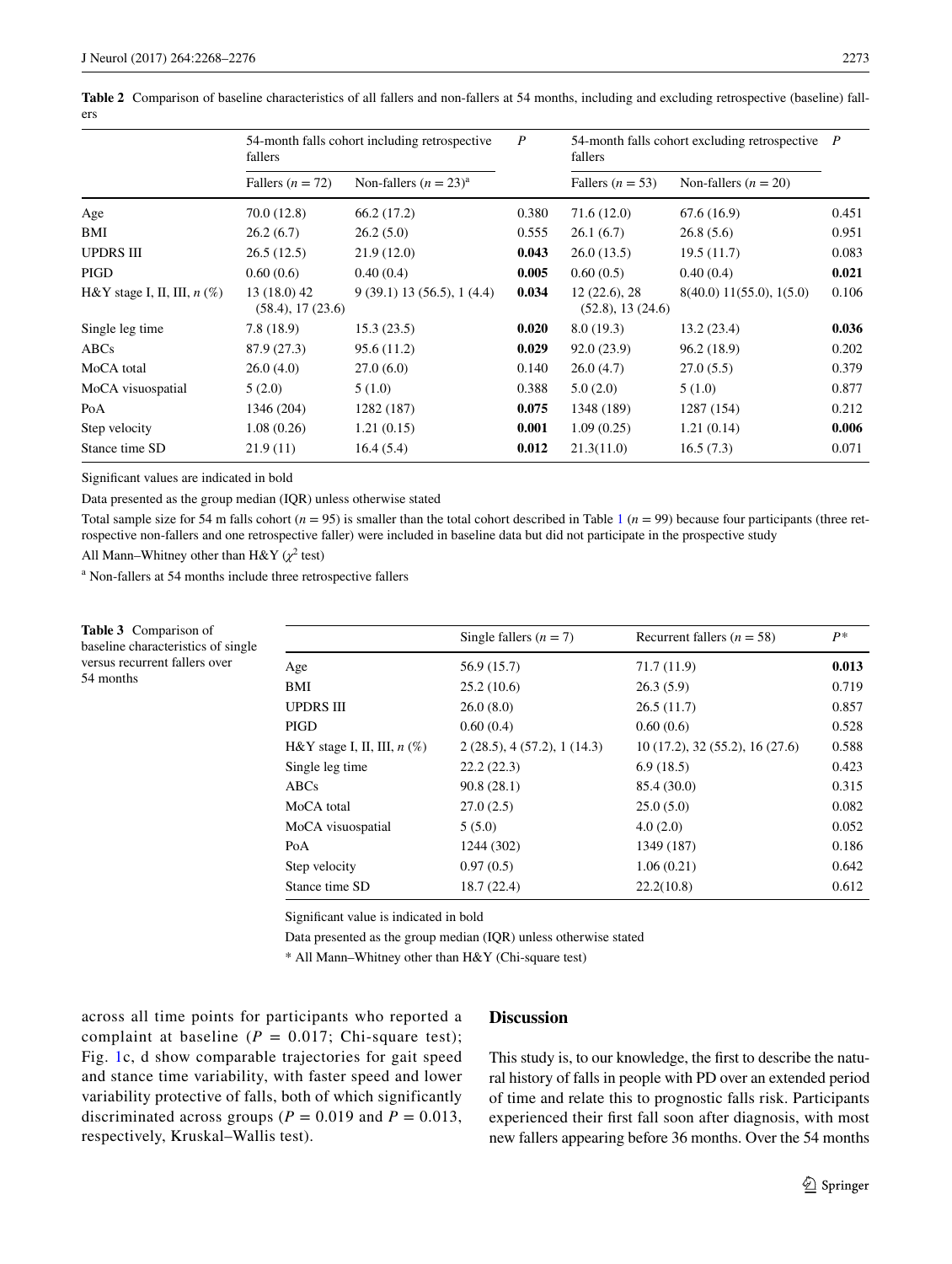

<span id="page-6-0"></span>**Fig. 1** Proportion of non-fallers over 54 months excluding retrospective fallers: **a** H&Y groups, **b** subjective cognitive complaint, **c** gait speed, and **d** stance time variability

only seven participants retained single faller status, suggesting that sporadic falls are uncommon.

The detailed characterisation of participants who fell and those who did not inform early management of falls risk. Overall our results show that disease severity and gait discriminate new fallers, along with aspects of selfefficacy which are more evident when retrospective fallers are included in analysis. Deficits in postural control (the hallmark feature of H&Y III) are evident even in very early PD [\[27\]](#page-8-21) and these results along with diferences in single leg stance confrm the critical role of postural control to falls. Whilst these results appear obvious, a more nuanced consideration shows the distribution of H&Y scores varies across the 54 months, suggesting that characteristics other than disease severity contribute to falls. This point to the complexity of falls risk, which is the interaction of multiple factors. Our fndings are broadly consistent with a large body of prognostic falls research, some of which has also been carried out in falls-naïve cohorts using robust methodology to ascertain falls status [[28](#page-8-22), [29\]](#page-8-23). An important distinction is that participants from these earlier studies had moderately advanced disease (average duration for both studies 6 years), by which time secondary features such as deconditioning are likely to infuence results. For example, Almeida [[28\]](#page-8-22) identifed self-reported disability status as the strongest signifcant predictor of all falls, suggesting a role for self-efficacy which may not appear earlier.

We expected cognition (global cognition, attention and executive dysfunction) to emerge as discriminative measures given their powerful role in modifying falls and the presence of early cognitive impairment in PD. Attention is a powerful modifier of gait  $[12]$  $[12]$  and we anticipated a stronger link in this cohort. Cognitive impairment is a signifcant risk factor for falls in older adults and in PD with recent evidence suggesting its efect may be underestimated [\[30\]](#page-8-24). A recent study exploited the role of cognition to falls in PD using a dual task paradigm delivered via a virtual reality platform which yielded superior results compared with treadmill training alone [[7](#page-8-2)]. The results may partly refect the advanced status of the cohort where the association between cognition and falls is likely to be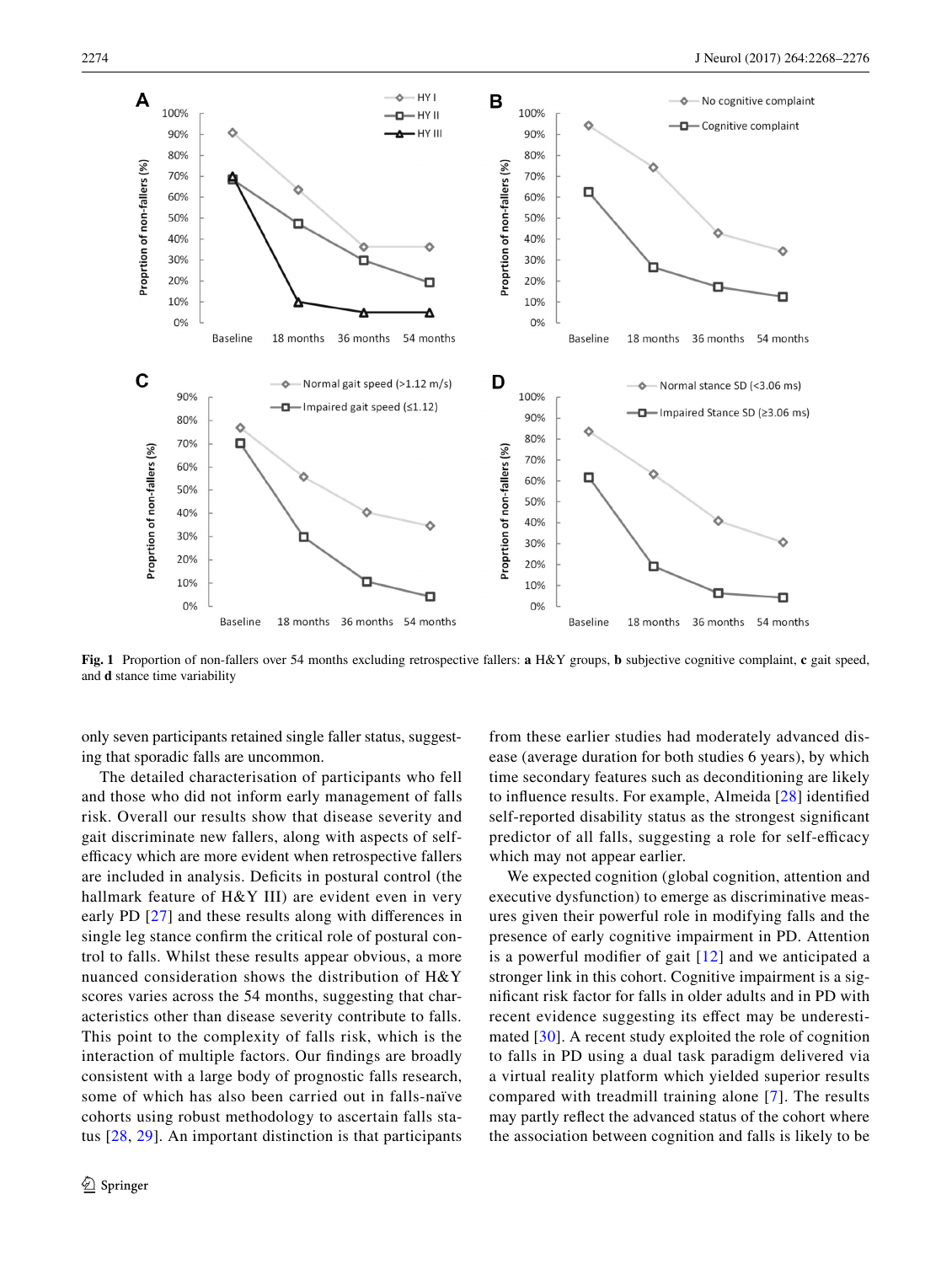stronger. Our results did not confrm a signifcant role for cognition, although we may have been underpowered to detect diferences. Descriptively, scores for global cognition (MoCA) and power of attention were worse for early fallers, as was visuospatial function. Subjective cognitive complaint discriminated across groups, however, the stability of the measure has to our knowledge not been verifed, and cross-sectional data from the larger ICICLE-PD study indicates that follow-up scores for subjective cognitive complaint show an inconsistent pattern with many participants reverting from a positive score at baseline to a negative score at 18 months [[31](#page-8-25)]. A more discreet understanding of cognition in falls trajectory and its contribution relative to motor dysfunction is required help inform strategies for early intervention. Of interest is a recent study reporting comparable fall frequency for people with PD of 6 years average duration with and without mild cognitive impairment  $[30]$  $[30]$  $[30]$ , suggesting that cognition may emerge as an important feature later than this. We anticipated that cognitive reserve (resilience against age-induced cognitive change), measured by years of education, would exert a protective efect but this was not the case with highly comparable outcomes across the falls spectrum.

More broadly, we confrmed that retrospective fallers were more globally impaired at baseline than falls-naïve participants. Inclusion of retrospective fallers biases fndings towards more generic features, some of which may refect secondary change occurring in response to falls or agerelated features. For example, scores for balance self-efficacy (ABCs) and fatigue were worse for retrospective fallers compared with fallers at all time points. Between group diferences were overall not as strong when retrospective fallers were excluded. These fndings have important implications for understanding falls risk and prioritising treatment. Predictors of falls will be diferent when established fallers are included in analysis, which is the most common methodology. Their inclusion potentially mask important fndings.

Single fallers were signifcantly younger and presented with better visuospatial function when compared with recurrent fallers. Classifcation of each single fall event [\[9](#page-8-4)] further informed about the nature of fall risk for this group and the likelihood of recurrence. We published 12-month falls classifcation data for this cohort [[9\]](#page-8-4) and argue for the need to document falls in this broader context so that more useful inferences about prognosis can be made.

Limitations to this study include the sample size. There were only six new fallers at 54 months, which compromised variance in scores. We were underpowered to detect all discriminatory features, indicated by some *P* values which denote a trend towards signifcance. Counter to this argument is that the study design involved a comprehensive test battery which in turn provides in-depth descriptive data.

Future analysis will review falls trajectory over a longer time period and identify prognostic features.

In conclusion, new fallers emerge consistently over 54 months in newly diagnosed PD, although most occur early after diagnosis and become recurrent. New fallers can be categorized by baseline performance, especially for measures of disease severity and motor function. The contribution of cognition to falls status is less emphatic in this early group. Retrospective fallers present with more global features of decline, some of which may be age-related. These fndings help guide clinical decision-making and emphasize the need for early interventions that target in particular gait and postural control deficit.

**Acknowledgements** We would like to acknowledge Mrs Dadirayi Mhiripiri and Mrs Heather Hunter for assistance with data acquisition and maintenance of the falls database. The views expressed in this manuscript are those of the authors and not necessarily those of the NHS, the NIHR or the Department of Health.

#### **Compliance with ethical standards**

**Conficts of interest** The authors declare they have no confict of interest.

**Funding** Lynn Rochester's research program is supported in part by grants from the Medical Research Council, European Union, Parkinson's UK, EPSRC, the National Institute for Health Research Biomedical Research Unit for Lewy Body Dementias (NIHR BRU) and NIHR HTA. David Burn is supported by grants from Parkinson's UK, MRC and Newcastle Healthcare Charity. Alison Yarnall is supported by Research Capability Funding and the Biomedical Research Centre. She has received honoraria from Teva-Lundbeck and sponsorship from Teva-Lundbeck, UCB, GlaxoSmithKline, Genus, Britannia, and Abb-Vie for attending conferences. Sue Lord, Brook Galna, Rosie Morris, and Shirley Coleman have nothing to declare.

**Open Access** This article is distributed under the terms of the Creative Commons Attribution 4.0 International License ([http://crea](http://creativecommons.org/licenses/by/4.0/)[tivecommons.org/licenses/by/4.0/\)](http://creativecommons.org/licenses/by/4.0/), which permits unrestricted use, distribution, and reproduction in any medium, provided you give appropriate credit to the original author(s) and the source, provide a link to the Creative Commons license, and indicate if changes were made.

### **References**

- <span id="page-7-0"></span>1. van der Marck MA, Klok MP, Okun MS, Giladi N, Munneke M, Bloem BR, Falls Task Force NPF (2014) Consensus-based clinical practice recommendations for the examination and management of falls in patients with Parkinson's disease. Parkinsonism Relat Disord 20(4):360–369
- <span id="page-7-1"></span>2. Pickering RM, Grimbergen YA, Rigney U, Ashburn A, Mazibrada G, Wood B, Gray P, Kerr G, Bloem BR (2007) A meta-analysis of six prospective studies of falling in Parkinson's disease. Mov Disord 22(13):1892–1900
- <span id="page-7-2"></span>3. Lord S, Galna B, Yarnall A, Coleman S, Burn D, Rochester L (2016) Predicting frst fall in newly diagnosed Parkinson's disease: